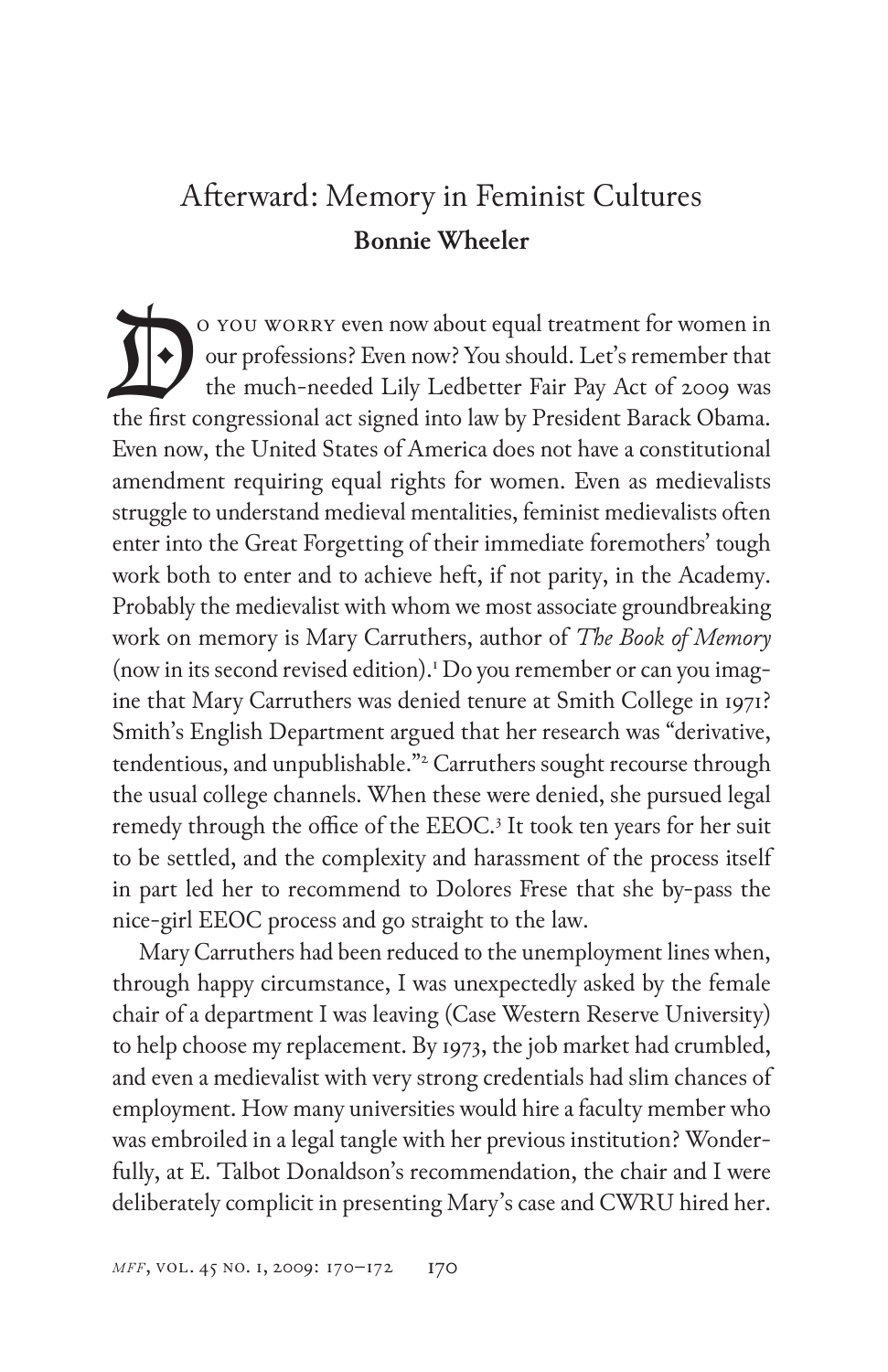Sometimes it takes a village—in this case a temporarily preoccupied administration, two women, and three feminists (for Donaldson, an eminent specialist on Middle English literature, was certainly that)—to achieve a happy outcome. One remembers Talbot's reports of testifying on Mary's behalf; he was deeply offended by the injustice and cruelty of her former colleagues. Meanwhile, Mary moved on to a stint in Chicago, then to New York University, where she served as an esteemed dean and is now Erich Maria Remarque Professor of Literature. She is a Fellow of the Medieval Academy, which still has too few women Fellows, and has served as its president, just as she served as president of the New Chaucer Society. And during all this time, she wrote book after book about memory and truth.

In the 1970s through the early 1980s, it seemed that most of the women I knew who received tenure did so upon appeal while their male colleagues sailed through. Ironically, those who, like Carruthers, were forced to seek remedy through legal processes outside their own colleges and universities, are even now legally constrained from speaking specifically about the process and outcome of their cases. As Mary says about her own case at the end of this process, "Nor was there anything about public apology or anything else that might have helped to 'make whole' my academic reputation." For a very long time (even when the chair and I were able to undermine the letters), several Smith colleagues took it as a special duty to write damning letters about her, one of our model teacher-scholars. We all know that, in the end, Mary's career has been immensely successful (in her view "despite the legal suit, not because of it").<sup>4</sup> But we don't know, and thus can't collectively learn from, the particulars of the settlement. This is why it is so important to have the public and permanent record of Dolores Warwick Frese's professional travails.

Writing about her professional formation and career in a previous issue of *Medieval Feminist Forum*, Mary said of her tenure denial that it

taught me to respect luck more than merit, to understand just how circumscribed and weak the criteria of "merit" are in actual practice, and how very much merit needs vigilant protection. It also taught me that human intervention, for good and ill, really does shape the